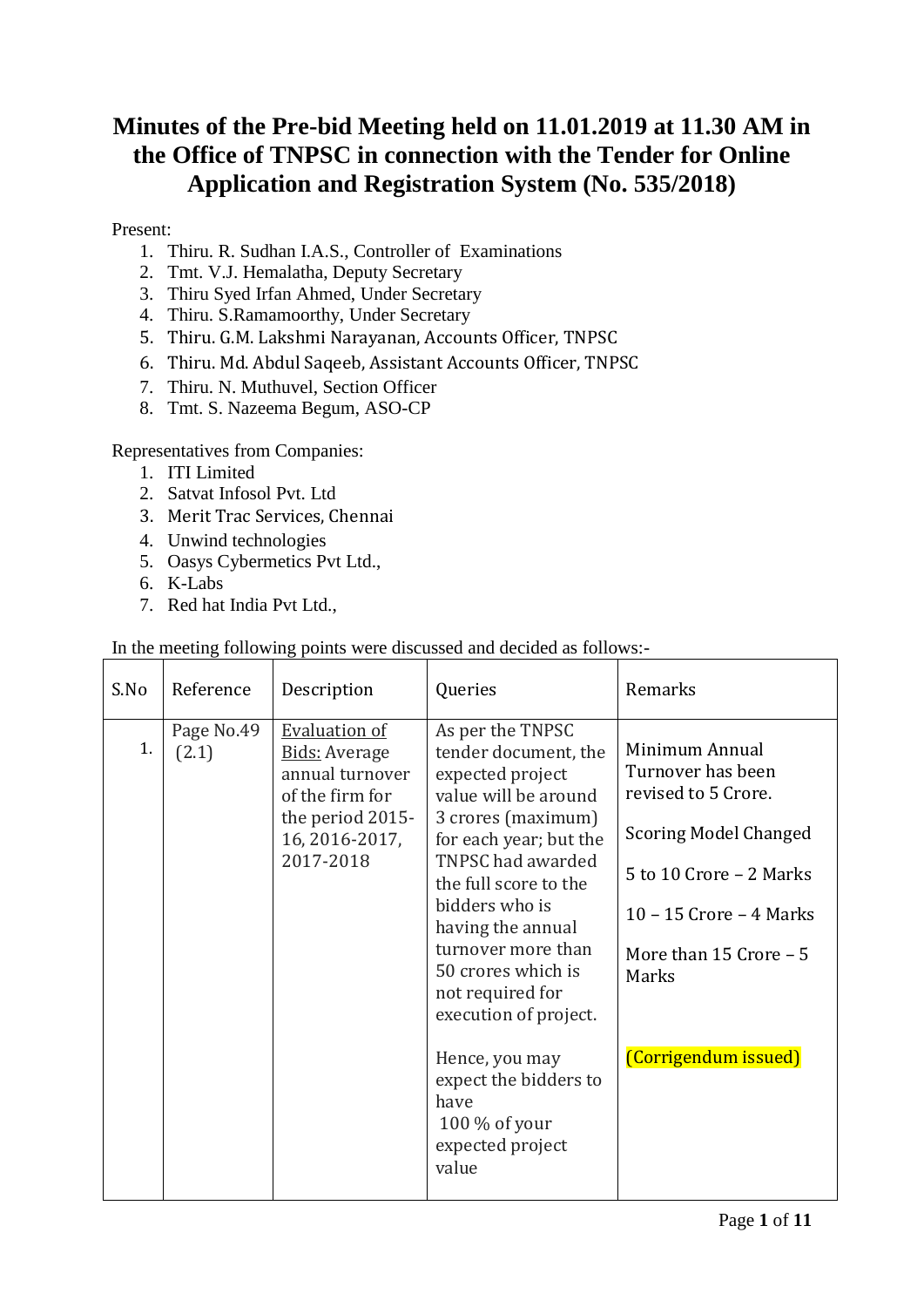| 2. | Page No.48<br>(1.2)       | ISO / CMMi level                                                                                                                                                      | We would request<br>you to amend the<br>following clause in 2<br>slabs instead of 3. i.e.,<br>ISO 27001 / ISO<br>20000 / ISO 9001 - 2<br>Marks<br>CMMi Level $3/5 - 5$<br>Marks                                                                                                                                                                                                                                                  | It is agreed that the<br>scoring model for ISO /<br>CMMi level shall be<br>modified as follows:-<br>1. ISO 27001 / ISO<br>20000 / ISO 9001 - 2<br>Marks<br>CMMi Level 3 or $5 - 5$<br>2.<br>Marks<br>(Corrigendum issued)                                                                                                                                                                                                                                                                          |
|----|---------------------------|-----------------------------------------------------------------------------------------------------------------------------------------------------------------------|----------------------------------------------------------------------------------------------------------------------------------------------------------------------------------------------------------------------------------------------------------------------------------------------------------------------------------------------------------------------------------------------------------------------------------|----------------------------------------------------------------------------------------------------------------------------------------------------------------------------------------------------------------------------------------------------------------------------------------------------------------------------------------------------------------------------------------------------------------------------------------------------------------------------------------------------|
| 3. | Page No.50<br>(4)         | Primary Data<br>Center with<br>Secondary DC<br>site to be<br>managed by the<br>bidder for<br>data Security                                                            | We would request<br>you to amend the<br>following clause since<br>the functional<br>requirement for the<br>Tire III data center is<br>same whether it is<br>hired or Owned and<br>all Tier III data<br>centers comes with<br>redundant and dual-<br>powered servers,<br>storage, network<br>links and other IT<br>components.<br>Please do include the<br>scoring for having the<br>Dedicated Server in<br>Tier III Data Center. | It is agreed that the<br>scoring model for Data<br>Center shall be modified<br>as follows:-<br>Servers in Tier III Data<br>center - 2 Marks<br>'Tier III DC infrastructure<br>with Secondary DC<br>outsourced by the bidder<br>(Both are outsourced) 4<br>Marks<br>Own Tier III Primary DC<br>infrastructure with<br>Secondary DC<br>Outsourced by the bidder<br>- 6 Marks<br>Own Tier III Primary DC<br>infrastructure with<br>Secondary DC (Both are<br>owned) - 8 Marks<br>(Corrigendum issued) |
| 4. | Page No27.<br>Point no Xi | <b>Eligibility</b><br><b>Conditions: The</b><br>bidder should<br>have experience<br>in handling at<br>least 30 Lakh<br>applications for<br>a single<br>examination or | Can this clause be<br>relaxed?                                                                                                                                                                                                                                                                                                                                                                                                   | It was stated that the<br>capacity to any number<br>of applications is<br>depending upon the<br>Server and the<br>Bandwidth to be<br>deployed for this<br>purpose. 30 Lakh                                                                                                                                                                                                                                                                                                                         |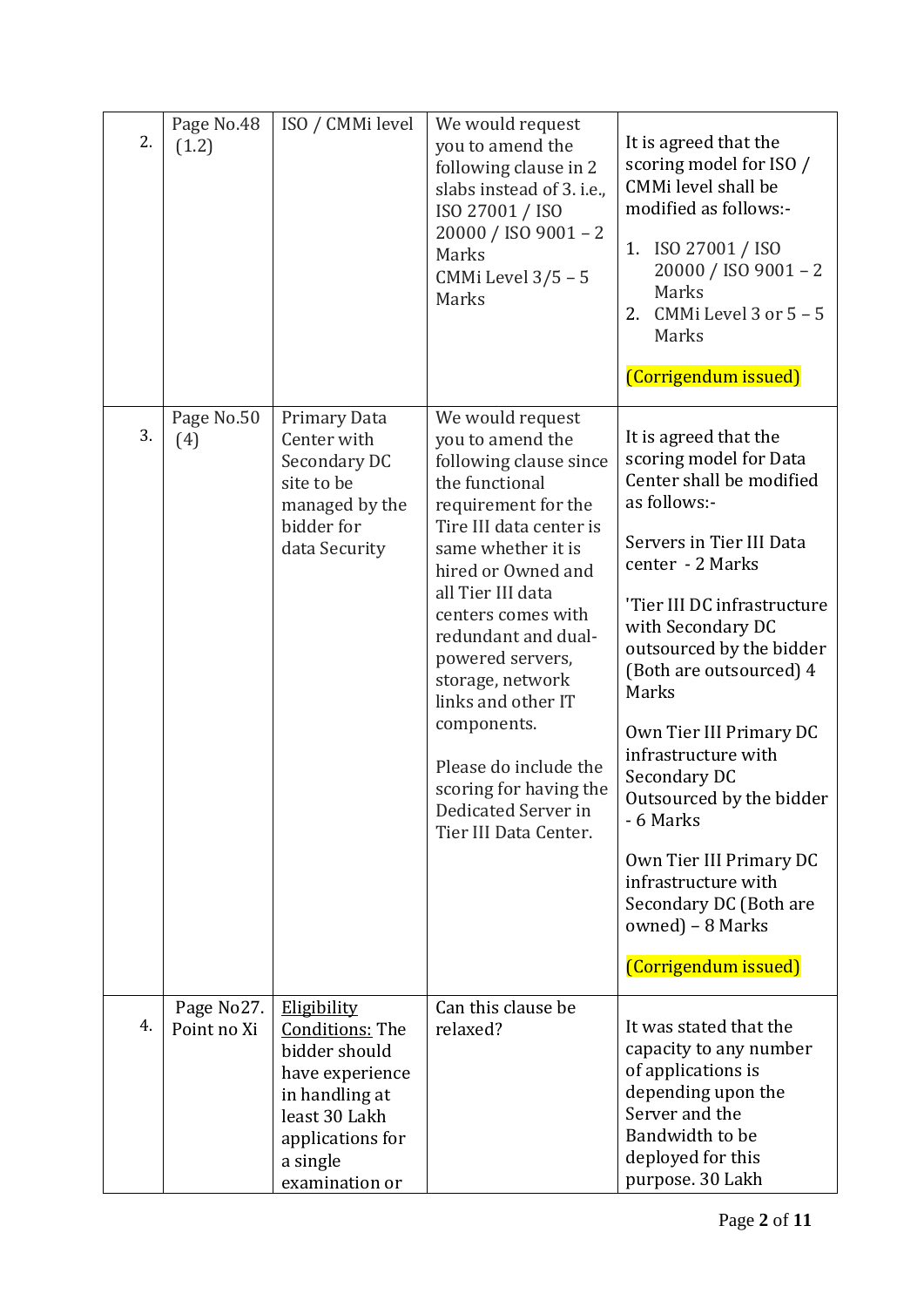|    |                                  | similar purpose<br>within a period<br>of one month.                                                                                                                                                                                 |                                                                                                                                                                                        | application per<br>recruitment is<br>requirement of the<br>service seeker not the<br>capacity of the firm.<br>Hence, it is agreed to<br>relax the eligibility to 10<br>Lakh application in a<br>single recruitment.<br>(Corrigendum issued) |
|----|----------------------------------|-------------------------------------------------------------------------------------------------------------------------------------------------------------------------------------------------------------------------------------|----------------------------------------------------------------------------------------------------------------------------------------------------------------------------------------|---------------------------------------------------------------------------------------------------------------------------------------------------------------------------------------------------------------------------------------------|
| 5. | Page 7<br>Point<br>no.2(b)       | User-Friendly<br>and Secured<br>Data<br>submission: Mobi<br>le App shall also<br>be developed to<br>link the<br>dashboard of the<br>candidate and<br>intimate every<br>examination<br>activity of the<br>TNPSC to the<br>candidate. | Is it platform<br>specific? Please share<br>further inputs.                                                                                                                            | Mobile App shall be<br>Platform independent.                                                                                                                                                                                                |
| 6. | General                          |                                                                                                                                                                                                                                     | <b>Can Migration</b><br>timeline and<br><b>Application Window</b><br>timeline be kept<br>separate and can it be<br>conducted<br>sequentially?                                          | Yes both are<br>simultaneous activities.                                                                                                                                                                                                    |
| 7. | General                          |                                                                                                                                                                                                                                     | Can Adhaar<br>identification be<br>captured without real<br>time integration for<br>initial forms and be<br>implemented in<br>subsequent ones?                                         | Yes; Real Time<br>verification is required.                                                                                                                                                                                                 |
| 8. | Page.No.26<br>Point<br>No.8(vii) | The bidder<br>should have a<br>well-established<br>data center<br>where the<br>hardware<br>infrastructure<br>for the proposed<br>online                                                                                             | <b>Exemption required</b><br>for the companies<br>which are registered<br>under MSME and<br>Start up India -<br>Request considering<br>experience working<br>in cloud<br>environments. | Cannot be Exempted;<br>Instead of Own or<br>outsourced data center,<br>Bidder may have their<br>server placed in Tier III<br>data center.                                                                                                   |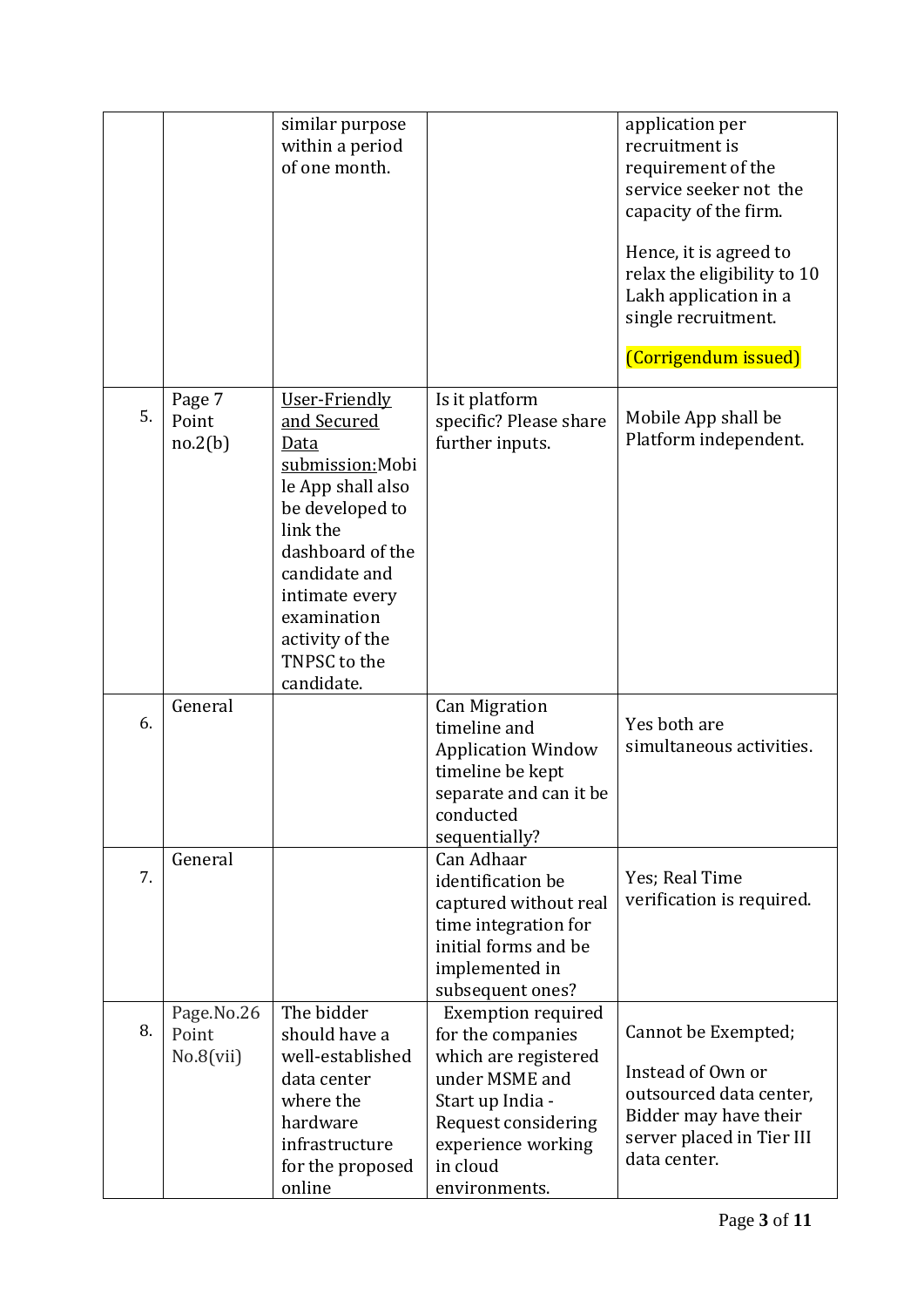|     |                                   | application<br>system will be<br>housed.                                                                                                                                                                                                                                                                                                         |                                                                                                                                                                                               |                                                                                                                                                                                                                                |
|-----|-----------------------------------|--------------------------------------------------------------------------------------------------------------------------------------------------------------------------------------------------------------------------------------------------------------------------------------------------------------------------------------------------|-----------------------------------------------------------------------------------------------------------------------------------------------------------------------------------------------|--------------------------------------------------------------------------------------------------------------------------------------------------------------------------------------------------------------------------------|
| 9.  | Page.No.26<br>Point<br>No.8(viii) | The bidder<br>should have<br>experience of<br>providing a<br>similar<br>registration/app<br>lications portal<br>for Reputed<br>Recruiting<br>Organizations or<br>Academic<br>Institutes/<br>Government<br>organization /<br>PSU.                                                                                                                 | Request to consider<br>experience with<br>reference to private<br>portal as well                                                                                                              | Not Agreed.                                                                                                                                                                                                                    |
| 10. | Page.No.27<br>Point<br>No.8(ix)   | The bidder<br>should have at<br>least regular 100<br>or more<br>technical<br>employees<br>employed in-<br>house in India<br>for Conduct of<br>exam,<br>development of<br>software,<br>maintenance of<br>software,<br>networking and<br>data security.<br>The proof of<br>ESI/PF<br>registration or<br>self-declaration<br>shall be<br>submitted. | <b>Exemption required</b><br>for the companies<br>registered under the<br><b>MSME and START UP</b><br><b>INDIA</b>                                                                            | The number of<br>Employees shall be<br>atleast 25 and the<br>scoring pattern shall be<br>as follows:-<br>25 to $50 - 1$ marks<br>51 to $100 - 2$ marks<br>101-150 - 3 marks<br>151 and above - 5 marks<br>(Corrigendum issued) |
| 11. | Page.No.27<br>Point<br>No.8(Xiii) | Organizations/fi<br>rms registered<br>with the Indian<br>Computer<br>Emergency<br><b>Response Team</b><br>$(CENT-in)$<br>empanelled as<br>on the date of                                                                                                                                                                                         | As per norms the<br>implementing firm<br>should not involve in<br>the audit, As an e<br>governance service<br>provider we do not<br>have the audit<br>experience as we are<br>an implementing | This phrase means the<br>application already<br>developed by the bidder<br>should be CERT-in<br>Certified.                                                                                                                     |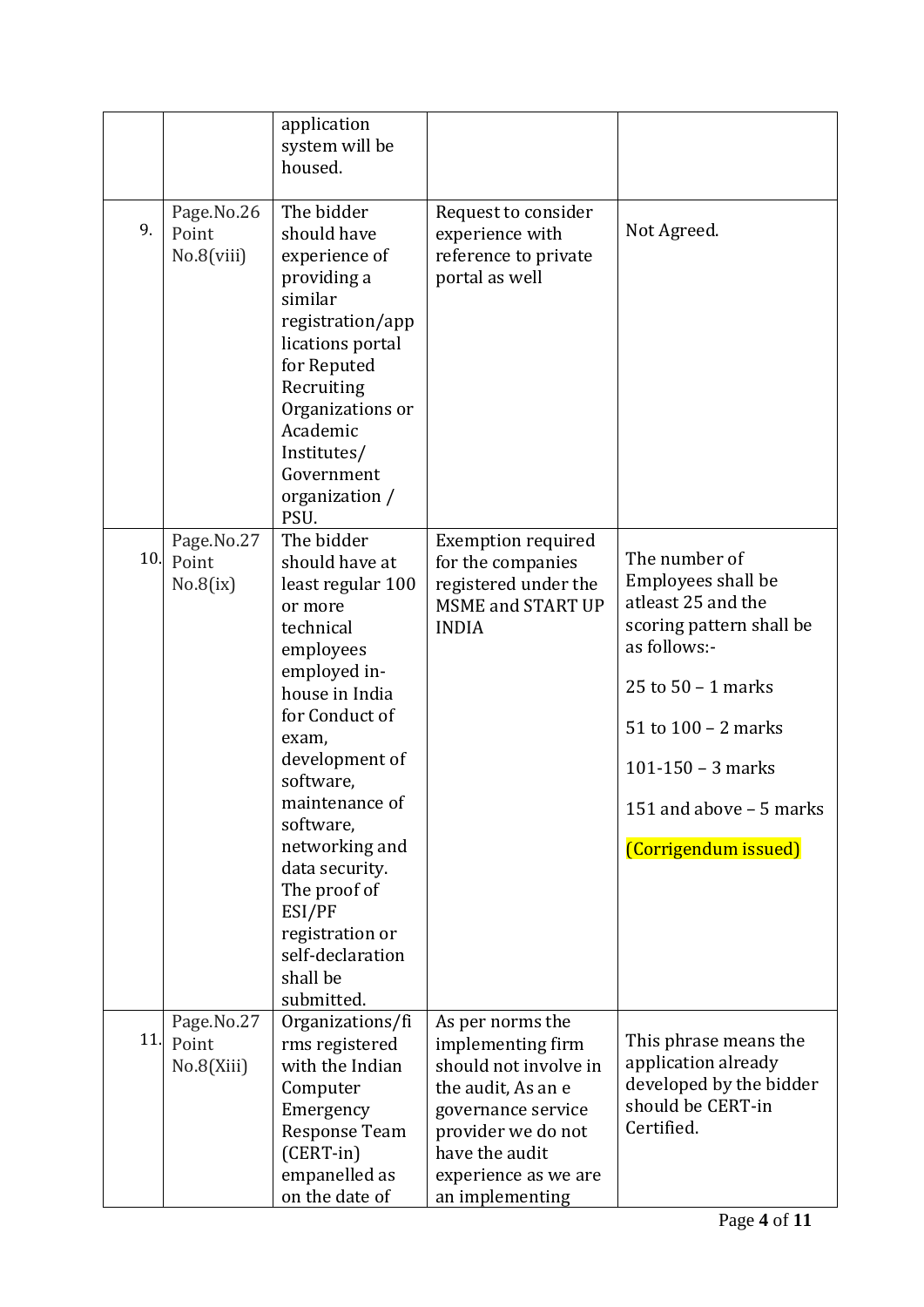|     |                         | closing of<br>this tender are<br>eligible for<br>submitting the<br>tender and no<br>other firm<br>will be<br>entertained in<br>this tender<br>process                                                                        | agency. Request for<br>exemption.                                                                                          |                                                                                                                                                                                                                                |
|-----|-------------------------|------------------------------------------------------------------------------------------------------------------------------------------------------------------------------------------------------------------------------|----------------------------------------------------------------------------------------------------------------------------|--------------------------------------------------------------------------------------------------------------------------------------------------------------------------------------------------------------------------------|
|     | Page.No.48<br>12. (1.3) | Overall IT staff<br>strength<br>$\left($<br>Project<br>Management/<br>Development/<br>Quality<br>Assurance /<br>Implementation/<br>Operations)<br>$>=10 - 200 - 2$<br>Marks<br>$>201 - 500 - 3$<br>Marks<br>$>500 - 5$ Marks | Please kindly revise it<br>to<br>$>10 - 20 - 2$ MARKS<br>$>20 - 50 - 3$ MARKS<br>>50 - 5 MARKS                             | The number of<br>Employees shall be<br>atleast 25 and the<br>scoring pattern shall be<br>as follows:-<br>25 to $50 - 1$ marks<br>51 to $100 - 2$ marks<br>101-150 - 3 marks<br>151 and above - 5 marks<br>(Corrigendum issued) |
| 13. | Page.No.49<br>(2)       | Average annual<br>turnover of the<br>firm for the<br>period 2015-16,<br>2016-2017,<br>2017-2018<br>15 Crore to 25<br>Crore -2 Marks<br>More than 25 CR<br>to $50$ Crore $-4$<br>Marks<br>More than 50<br>Crore - 5 Marks     | Please kindly<br>rephrase the criteria<br>for awarding<br>considering<br>participation o<br>startup and MSME<br>companies. | Minimum Annual<br>Turnover has been<br>revised to 5 Crore.<br><b>Scoring Model Changed</b><br>5 to 10 Crore - 2 Marks<br>$10 - 15$ Crore $-4$ Marks<br>More than $15$ Crore $-5$<br>Marks<br>(Corrigendum issued)              |
| 14. | Page.No.49              | Number of                                                                                                                                                                                                                    | we request to add                                                                                                          |                                                                                                                                                                                                                                |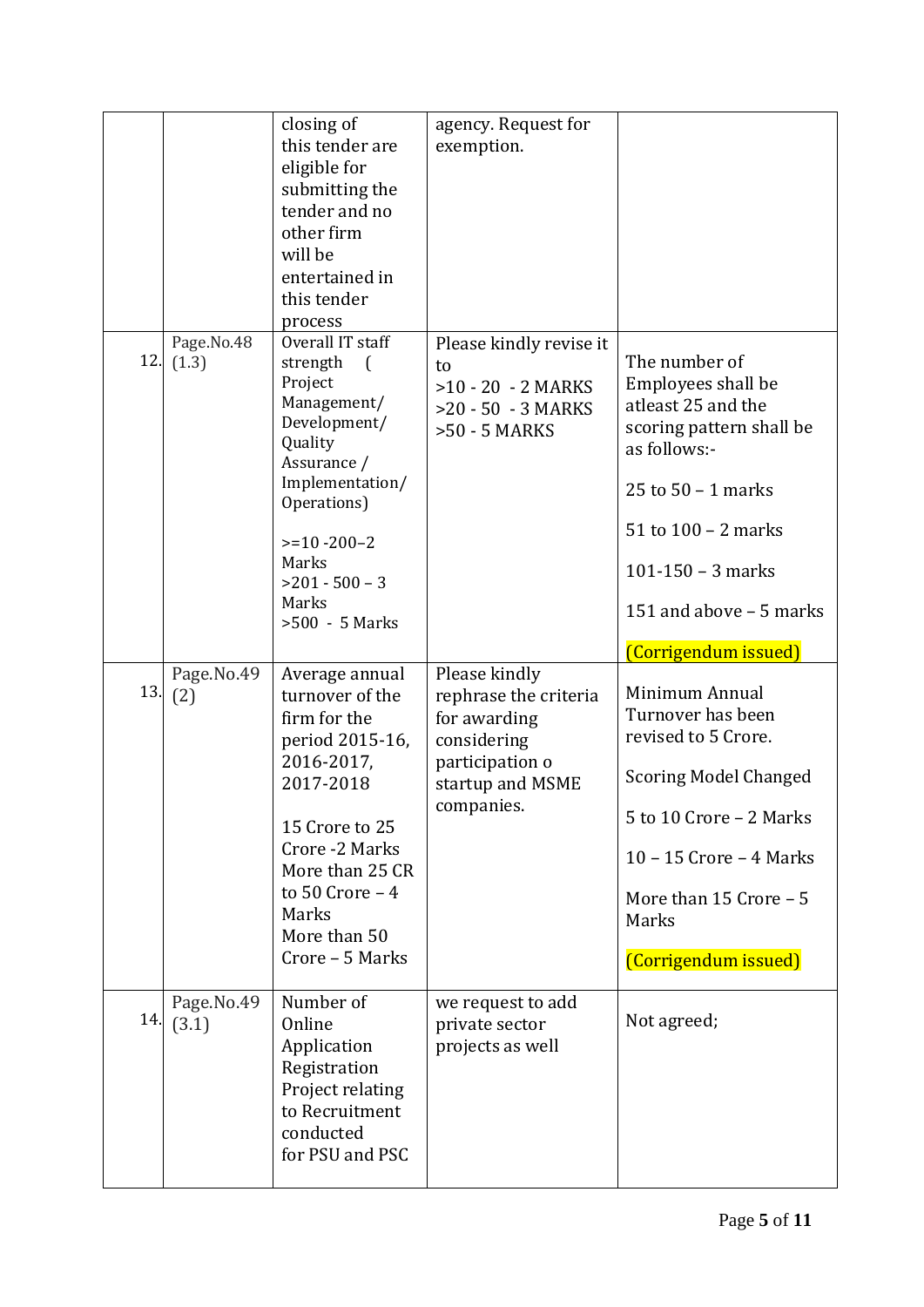| 15. | Page.No.50<br>(3.2) | Experience in<br>similar projects<br>in TNPSC?                                                             | Request to rephrase<br>as projects with<br>government<br>departments/directo<br>ries/commisonarates  | <b>Scoring Model Modified</b>                                                                                                                                                                                                                                    |
|-----|---------------------|------------------------------------------------------------------------------------------------------------|------------------------------------------------------------------------------------------------------|------------------------------------------------------------------------------------------------------------------------------------------------------------------------------------------------------------------------------------------------------------------|
| 16. | Page.No.50<br>(4)   | Primary Data<br>Center with<br>Secondary DC<br>site to be<br>managed by the<br>bidder for<br>data Security | Request for a<br>complete exemption<br>from the above<br>clause                                      | Cannot be Exempted;<br>Instead of Own or<br>outsourced data center,<br>Bidder may have their<br>server placed in Tier III<br>data center.<br><b>Scoring Model Modified</b>                                                                                       |
| 17. |                     |                                                                                                            | Consortium May be<br>Allowed                                                                         | Not Agreed;                                                                                                                                                                                                                                                      |
| 18. |                     |                                                                                                            | Designing of Online<br>application within 7<br>days not possible;<br>Extend the days from<br>7 to 15 | Not Agreed;<br>Already we are<br>designing, testing and<br>hosting online<br>application within 15<br>days. Further<br>Commission has planned<br>to release one<br>notification every week<br>Therefore, 7 days time<br>earmarked cannot be<br>extended further. |
| 19  |                     |                                                                                                            | <b>Exact Number of</b><br>reports to be<br>generated in data<br>processing;                          | Cannot be defined and<br>fixed as it may vary<br>depends upon the<br>requirement.                                                                                                                                                                                |

Dated: 23.01.2019

Sd/- Secretary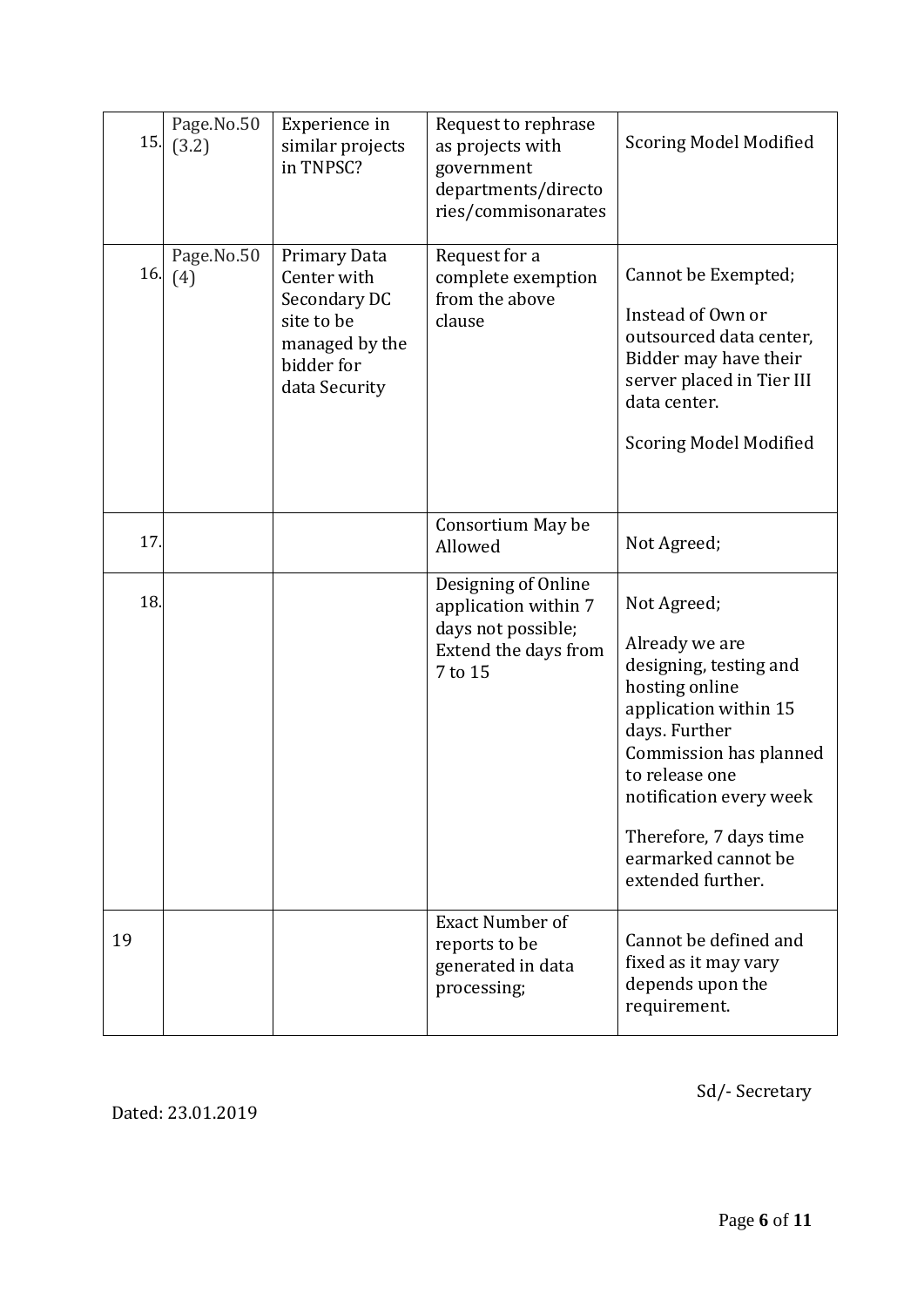# Corrigendum to the Tender (535/2018) for the Online Application and registration System (OARS):

| Sl.No | Para & Page                                                                                                                           | <b>Existing</b><br><b>Condition</b> | <b>Modified as</b>         |
|-------|---------------------------------------------------------------------------------------------------------------------------------------|-------------------------------------|----------------------------|
| 1.    | <b>Fact sheet :-</b><br>Issue of<br>Addendum /<br>Clarification if<br>any required<br>required                                        | 18.01.2019                          | 23.01.2019                 |
| 2.    | <b>Fact sheet :-</b><br>Last Date for<br>bid<br>submission                                                                            | 25.01.2019@<br>3.00 PM              | 30.01.2019@<br>3.00 PM     |
| 3.    | <b>Fact sheet :-</b><br>Opening of<br>Technical<br>Bid cover<br>$\left(\text{Cover } 1\right)$                                        | 28.01.2019@<br>10.00 AM             | 30.01.2019@<br>05.00 PM    |
| 4.    | <b>Fact sheet :-</b><br>Declaration of<br>qualified<br>bidders as per<br>the details<br>furnished in<br>Questionnaire<br>and Annexure | 28.01.2019@<br>04.00 PM             | $01.02.2019$ @<br>04.00 PM |
| 5.    | <b>Fact sheet :-</b><br>Presentation &<br>Demonstration<br>by qualified<br>bidders                                                    | 29.01.2019@<br>11.00 AM             | $05.02.2019$ @<br>11.00 AM |
| 6.    | <b>Fact sheet :-</b><br>Opening of<br><b>Financial Bid</b><br>of technically<br>eligible bidders                                      | 29.01.2019@<br>04.00 PM             | $05.02.2019$ @<br>04.00 PM |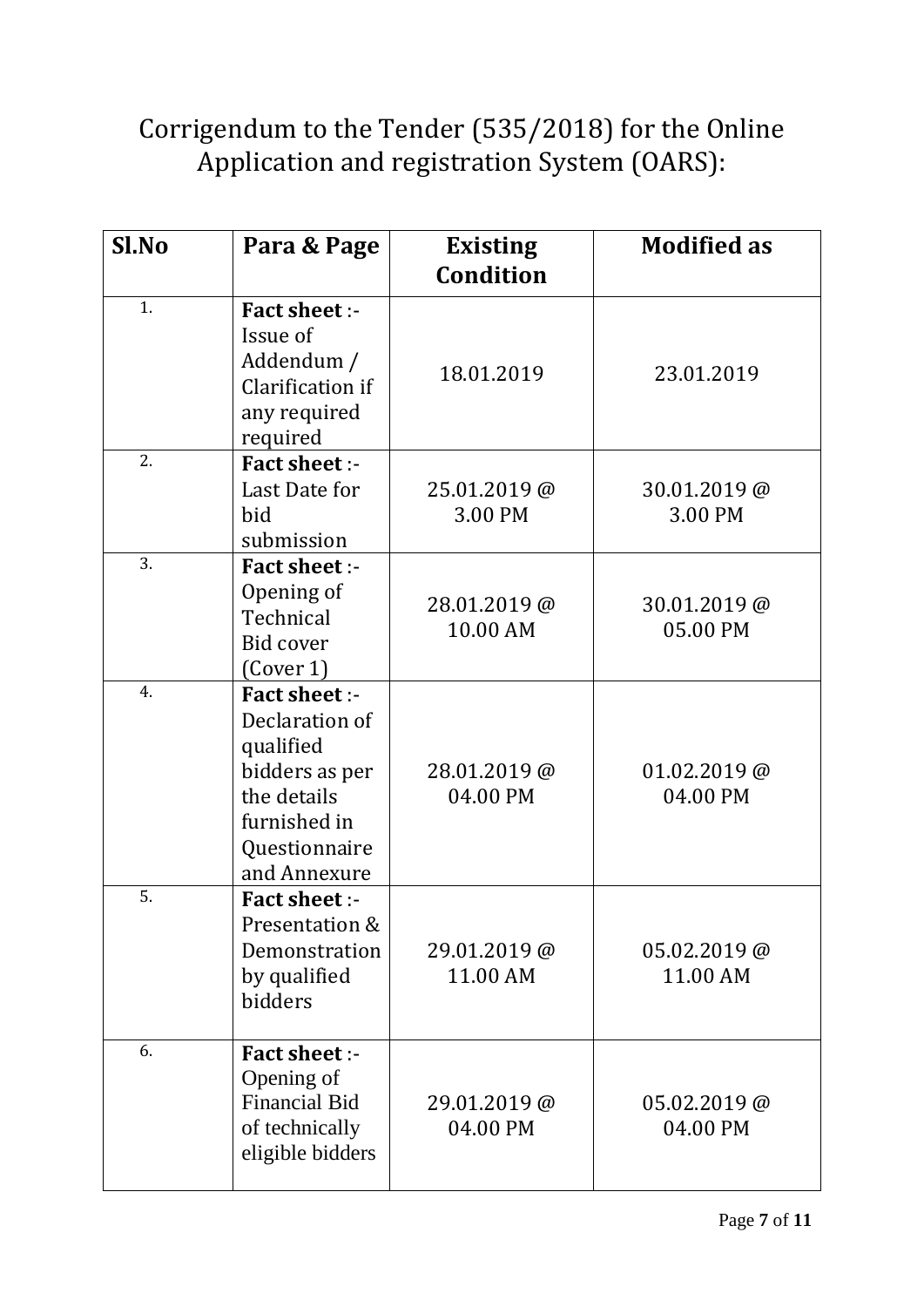| 7. | Para 8 (i)     | The bidder should<br>Indian<br>be<br>an<br>Registered<br>Firm<br>with<br>an<br>average<br>minimum<br>annual<br>turnover of Rs. 15<br>crores from IT and<br>ITES business for<br>three<br>last<br>accounting years<br>$2015 -$<br>between<br>2016, 2016-2017<br>and 2017-2018.                                                                                                           | The bidder should be<br>an Indian Registered<br>Firm with an average<br>minimum annual<br>turnover of Rs. 5 crore<br>from IT and ITES<br>business for last three<br>accounting years<br>between 2015-2016,<br>2016-2017 and 2017-<br>2018.                                                                                                                              |
|----|----------------|-----------------------------------------------------------------------------------------------------------------------------------------------------------------------------------------------------------------------------------------------------------------------------------------------------------------------------------------------------------------------------------------|-------------------------------------------------------------------------------------------------------------------------------------------------------------------------------------------------------------------------------------------------------------------------------------------------------------------------------------------------------------------------|
| 8. | Page 27 8 (ix) | The bidder should The bidder<br>have<br>least<br>at<br>100<br>regular<br>or  <br>more<br>  technical<br>employees<br>employed in-house<br>in India for Conduct<br><sub>of</sub><br>exam,<br>development<br>of <sub>1</sub><br>software,<br>maintenance<br>$\left  \right $<br>software,<br>networking<br>proof of ESI/PF<br>registration or self-<br>declaration shall be<br>submitted. | should<br>have at least regular<br>25 or more technical<br>employees employed<br>in-house in India for<br>Conduct of<br>exam,<br>development<br><sub>of</sub><br>software,<br>maintenance<br>of<br>software, networking<br>and data security. The<br>proof of<br>ESI/PF<br>and $ $ registration<br>self-<br>or<br>data security. The declaration shall be<br>submitted. |
| 9. | Page 27 8 (xi) | The bidder should<br>have experience in<br>handling atleast 30<br>Lakh applications<br>for<br>single<br>a<br>examination<br><sub>or</sub><br>similar<br>purpose<br>within a period of<br>one month.                                                                                                                                                                                     | The bidder should<br>have experience in<br>handling atleast 10<br>Lakh applications for<br>a single examination<br>or similar purpose<br>within a period of one<br>month.                                                                                                                                                                                               |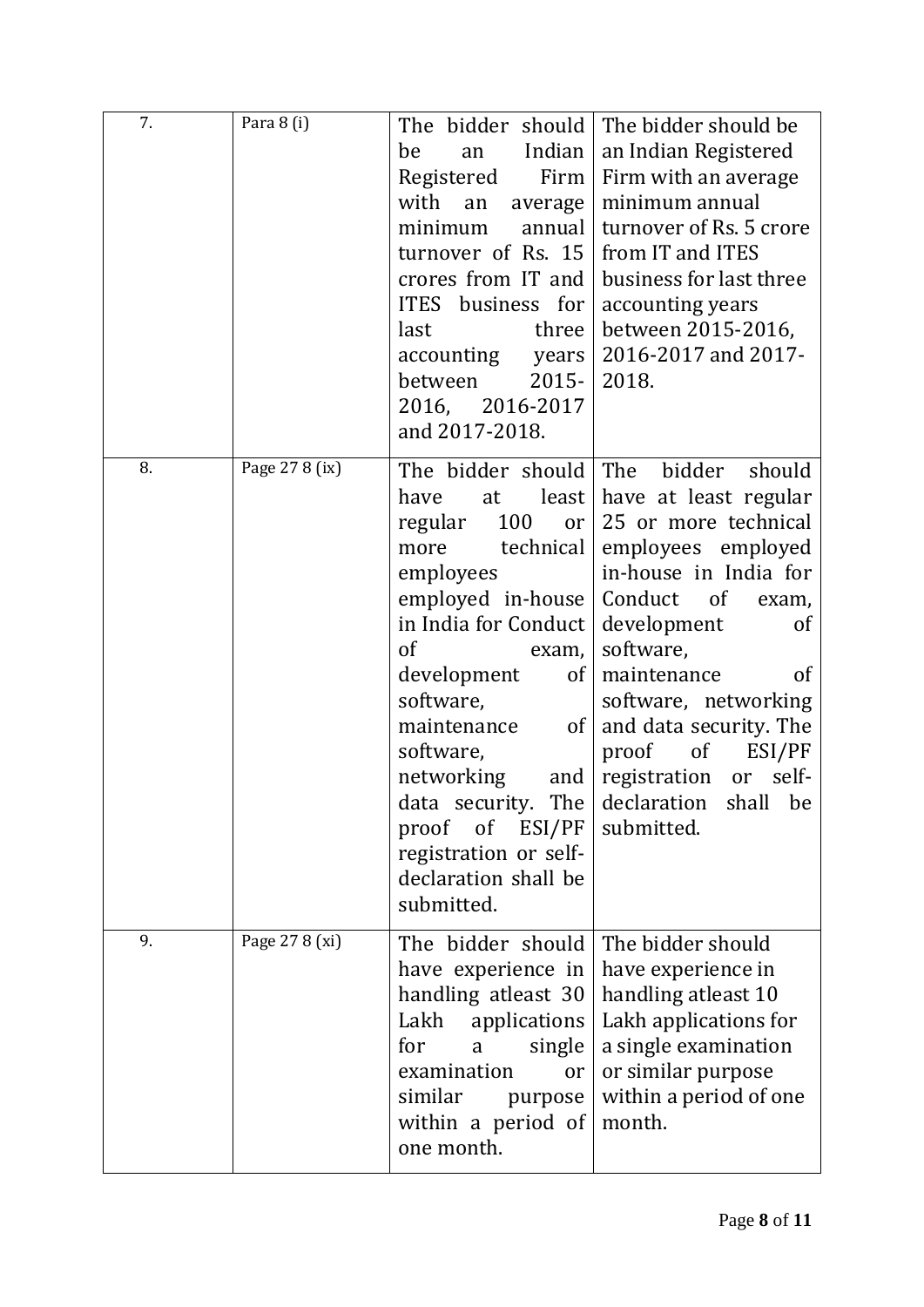| 10. | Page 68<br>Questioner<br>No. 27 | Do you have the<br>turnover of Rs. 15<br>crores for the years<br>2015-2016, 2016-<br>2017 and 2017-<br>2018 | Do you have the<br>turnover of Rs. 5 crores<br>for the years 2015-<br>2016, 2016-2017 and<br>2017-2018 |
|-----|---------------------------------|-------------------------------------------------------------------------------------------------------------|--------------------------------------------------------------------------------------------------------|
| 11. | Page 68.<br>Questioner 34.      | Do<br>have  <br>you<br>minimum<br>$\sigma$<br>numbers<br>employees in<br>your<br>organization?              | Do you have minimum<br>$100 \mid 25$ numbers of<br>employees in your<br>organization?                  |
| 12. | Para $22(e)$                    | Scoring Model                                                                                               | Scoring Model revised<br>as follows:-                                                                  |

## **Revised Scoring Model:**

| Sr. No.      | <b>Criteria</b>                         | <b>Max Score</b> | <b>Score</b>   |
|--------------|-----------------------------------------|------------------|----------------|
| $\mathbf{1}$ | <b>Technical Capability</b>             |                  |                |
| 1.1          | <b>Legal Structure</b>                  | 3                |                |
|              | Partnership / Proprietary               |                  | 1              |
|              | Private Limited                         |                  | $\overline{2}$ |
|              | <b>Public Limited</b>                   |                  | 3              |
| 1.2          | <b>ISO / CMMi level</b>                 | 5                |                |
|              | ISO 27001 / ISO 20000 / ISO 9001        |                  | 2              |
|              | CMMi level 3 / CMMi level 5             |                  | 5              |
| 1.3          | Overall IT staff strength (<br>Project  |                  |                |
|              | Management/ Development/<br>Quality     |                  |                |
|              | Assurance / Implementation/ Operations) | 5                |                |
|              | 25 to 50                                |                  | $\mathbf{1}$   |
|              | $51 - 100$                              |                  | 2              |
|              | $101 - 150$                             |                  | 3              |
|              | Above150                                |                  | 5              |
|              |                                         |                  |                |
| 1.4          | No. Of Technical Persons to be deputed  | 8                |                |
|              | exclusively for this project            |                  |                |
|              | Up to 3                                 |                  | $\overline{0}$ |
|              | $4$ to $5$                              |                  | 3              |
|              | $5$ to $8$                              |                  | 5              |
|              | 9 and above                             |                  | 8              |
|              |                                         |                  |                |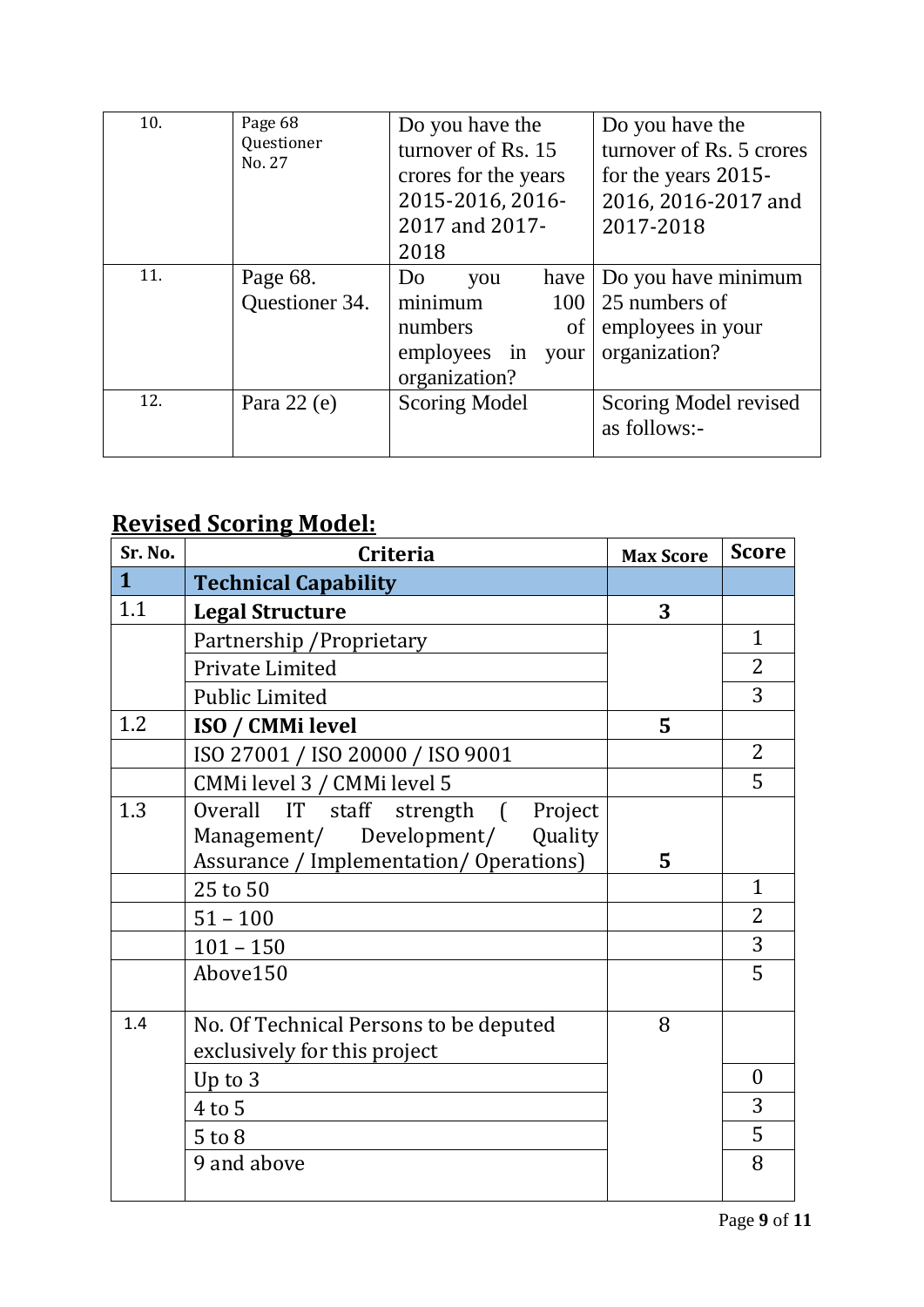| Sr. No.        | <b>Criteria</b>                                                                       | <b>Max Score</b> | <b>Score</b>   |
|----------------|---------------------------------------------------------------------------------------|------------------|----------------|
| 2 <sup>1</sup> | <b>Financial Capability (INR)</b>                                                     |                  |                |
| 2.1            | Average annual turnover of the firm for the                                           | 5                |                |
|                | period 2015-16, 2016-2017, 2017-2018                                                  |                  |                |
|                | 5 Crore to 10 Crore                                                                   |                  | 2              |
|                | More than 10 CR to 15 Crore                                                           |                  | 4              |
|                | More than 15 Crore                                                                    |                  | 5              |
| 2.2            | Average annual turnover of the firm from                                              | 8                |                |
|                | Online Application Registration projects for                                          |                  |                |
|                | the period 2015-16, 2016-2017, 2017-2018                                              |                  |                |
|                | More than 50 Lakhs and Less than 1 Crore                                              |                  | 3              |
|                | More than 1CR and Less than 1.5 Crore                                                 |                  | 5              |
|                | More than 1.5 Crore                                                                   |                  | 8              |
| 3              | Specific Capability / Experience of the                                               |                  |                |
|                | <b>Bidder relevant to the assignment</b>                                              |                  |                |
| 3.1            | Number of Online Application Registration                                             |                  |                |
|                | Project relating to Recruitment conducted                                             |                  |                |
|                | for PSU and PSC with more than One Lakh                                               |                  |                |
|                | application in a single recruitment                                                   | 8                |                |
|                | 1/4 Marks for each recruitment in PSU /                                               |                  |                |
|                | IBPS (Max 5 Marks)                                                                    |                  |                |
|                | 1/2 Marks for each recruitment in SSC, Other<br>PSC (Max. 5 Marks)                    |                  |                |
|                |                                                                                       |                  |                |
| 3.2            | 1 mark for each TNPSC and UPSC (Max. 8 Marks)<br>Maximum number registrations done in |                  |                |
|                | last three year (as on date of bid                                                    |                  |                |
|                | submission)                                                                           | 10               |                |
|                | 50 lakhs - 75 lakhs registrations                                                     |                  | 5              |
|                | 75 lakhs to 1 Crore registrations                                                     |                  | 8              |
|                | Above 1 crore registrations                                                           |                  | 10             |
| 4              | <b>Primary Data Center with Secondary DC site to</b>                                  |                  |                |
|                | be managed by the bidder for data Security                                            | 8                |                |
|                | Bidder's Server Placed in Tier - III Data                                             |                  | $\overline{2}$ |
|                | center with required security                                                         |                  |                |
| 4.1            | 'Tier III DC infrastructure with Secondary                                            |                  | 4              |
|                | DC outsourced by the bidder (Both are                                                 |                  |                |
|                | outsourced)                                                                           |                  |                |
|                | Own Tier III Primary DC infrastructure                                                |                  | 6              |
|                | with Secondary DC Outsourced by the                                                   |                  |                |
|                | bidder                                                                                |                  |                |